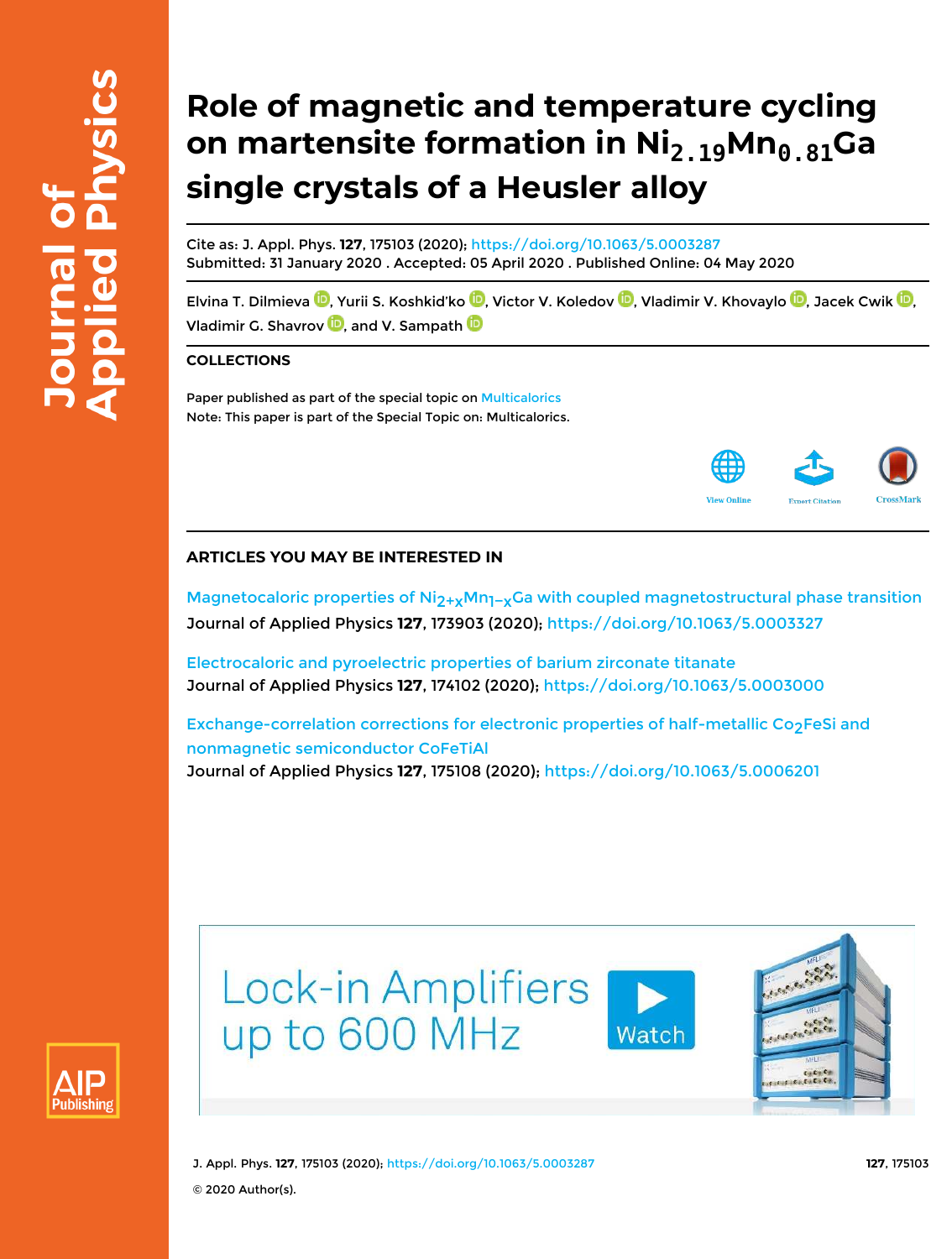View Online Export Citation CrossMark

# Role of magnetic and temperature cycling on martensite formation in  $\text{Ni}_{2.19}\text{Mn}_{0.81}$ Ga single crystals of a Heusler alloy

Cite as: J. Appl. Phys. 127, 175103 (2020); doi: 10.1063/5.0003287 Submitted: 31 January 2020 · Accepted: 5 April 2020 · Published Online: 4 May 2020

Elvina T. Dilmieva,<sup>1,a)</sup> © Yurii S. Koshkid'ko,<sup>1,2</sup> © Victor V. Koledov,<sup>1</sup> © Vladimir V. Khovaylo,<sup>3,4</sup> © Jacek Cwik,<sup>2</sup> © Vladimir G. Shavrov,<sup>1</sup>  $\bullet$  and V. Sampath<sup>5</sup>

#### AFFILIATIONS

<sup>1</sup>Kotelnikov Institute of Radio-engineering and Electronics of RAS, Moscow 125009, Russia

<sup>2</sup>Institute of Low Temperature and Structure Research of PAS, Wroclaw 50-422, Poland

<sup>3</sup>National University of Science and Technology "MISiS," Moscow 119049, Russia

<sup>4</sup>National Research South Ural State University, Chelyabinsk 454080, Russia

5Indian Institute of Technology Madras, Chennai 600036, India

Note: This paper is part of the Special Topic on: Multicalorics. a) Author to whom correspondence should be addressed: dilmieva@cplire.ru

#### **ABSTRACT**

The results of *in situ* studies of the magnetostructural transition occurring in single crystals of an  $Ni_{2.19}Mn_{0.81}Ga$  Heusler alloy are presented in this paper. The formation of martensitic twins on exposure to high magnetic fields up to 10 T in the magnetostructural transition regime was observed using an indigenously developed optical microscope. Experiments on magnetization were performed on single crystals of  $Ni_{2.19}Mn_{0.81}$ Ga in high magnetic fields, a phase diagram between magnetic field and temperature was constructed, and the isothermal entropy change was estimated. Based on the experimental data and the results from optical microscopic examination, the influence of magnetic field and thermal cycling on martensitic twins and, in turn, on the magnetocaloric effect, is discussed.

*Published under license by AIP Publishing.* https://doi.org/10.1063/5.0003287

#### I. INTRODUCTION

In recent years, a large number of research papers have been devoted to the study of the magnetocaloric effect (MCE). MCE is an adiabatic temperature change (Δ*Tad*) that a magnetic material undergoes in the presence of a magnetic field. MCE is studied for a wide range of materials [e.g., compounds that are based on MnAs,  $Gd_5(SiGe)_4$ , Ni-Mn-*X* (*X* = Ga, In, Sn, and Sb) (Heusler alloys), La  $(Fe, Si)_{13}H_x$ ,  $MnTMX$  (*TM* = Co, Ni, and Fe; *X* = Si and Ge), etc.],<sup>1,2</sup> either by direct<sup>3–10</sup> or indirect methods,<sup>8–12</sup> in the presence of weak<sup>13–18</sup> or high magnetic fields.<sup>19–29</sup> It is well known that the peak in MCE is observed near regions, where magnetic phase transitions occur. The magnetostructural phase transitions exhibited by some Heusler alloys have captivated the interest of researchers. In the magnetostructural phase transition region, MCE has two major contributions.<sup>10,11</sup> These contributions emerge from the magnetic and structural subsystems that can have both positive and negative contributions to MCE, and, accordingly, they compete with each other depending on the number of cycles the sample is subjected to in a magnetic field.<sup>13,18,30,31</sup> One of the first reports on the influence of cycling of the Heusler alloy sample in a magnetic field was published by Khovaylo *et al*. <sup>30</sup> This work pertained to single crystals of  $Ni_{2.19}Mn_{0.81}Ga$  alloy and showed a decreasing adiabatic temperature change  $(\Delta T_{ad})$  with increasing number of cycles (*N*) in a magnetic field  $(\mu_0 H)$  of magnitude 1.85 T. For example, for  $N = 1$ , the adiabatic temperature change  $(\Delta T_{ad})$  is 1.2 K, while that for  $N = 6$  is 0.6 K.<sup>30</sup> Also, interesting results on MCE were obtained<sup>18</sup> for the  $Ni_{47}Mn_{40}Sn_{12.5}Cu_{0.5}$  alloy sample discussing the influence of frequency of cycling in a magnetic field. At the temperature of testing  $(T = 277 \text{ K})$ , on the first turn-on of the magnetic field, the  $Ni_{47}Mn_{40}Sn_{12.5}Cu_{0.5}$  alloy shows an inverse MCE and  $\Delta T_{ad} = -1$  K at  $\mu_0H = 1.8$  T. For each subsequent cycling of the sample in a magnetic field, the magnitude of MCE decreases, and on the sixth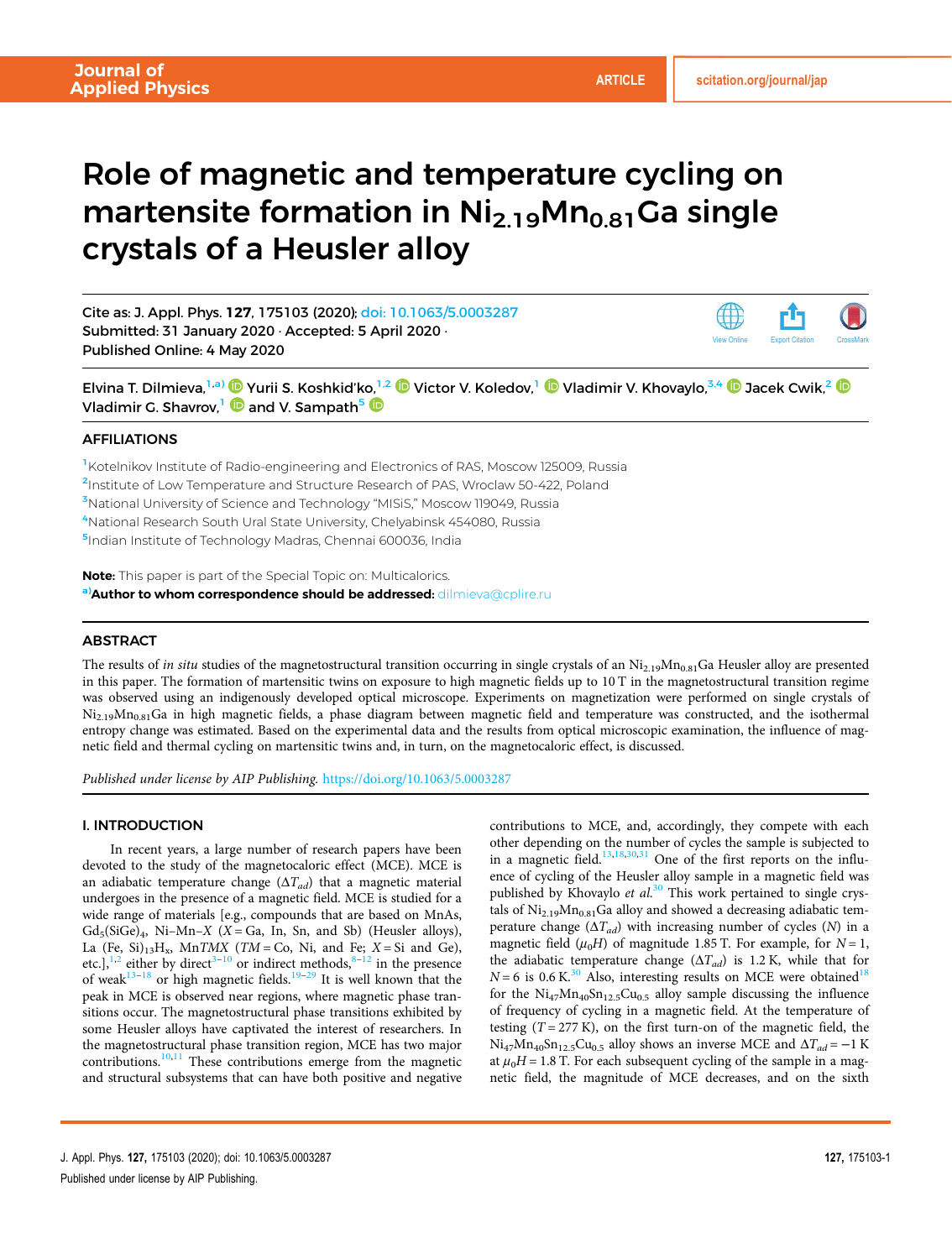cycle, the alloy shows direct MCE and  $\Delta T_{ad} > 0$ , for  $\mu_0 H = 1.8$  T and  $T = 277$  K. In the examples cited,  $\frac{13,18}{11}$  it is assumed that the MCE sharply depends on cycling in a magnetic field due to the irreversibility of microstructural transformation under the influence of high magnetic fields.<sup>32</sup> In turn, the irreversibility of the microstructural transformation is associated with characteristic hysteresis arising from the first order phase transition. In Ref. 33, emphasis is laid on the fact that nucleation makes the major or prime contribution to the characteristic hysteresis of the first order phase transition. The subject of nucleation<sup>13,34,35</sup> and its effect on MCE for Heusler alloys<sup>13,32,36</sup> has rarely been discussed in the recent literature in the field.

The paper by Grechishkin *et al*. <sup>34</sup> is devoted to the study of motion of the phase boundaries during microstructural transition under the influence of temperature in an  $Ni<sub>2.12</sub>Mn<sub>0.88</sub>Ga$  Heusler alloy. It can be observed that on passing across the sample, the initially corrugated austenite/martensite boundary leaves an uncorrugated surface behind. This process is reversible and occurs repeatedly. However, quite the opposite trend was observed by Gottschall et al.<sup>13</sup> In Ni<sub>45.7</sub>Mn<sub>36.6</sub>In<sub>13.5</sub>Co<sub>4.2</sub> Heusler alloy, after every thermal cycling, i.e., fully transformed austenite–martensite phase transition under the influence of temperature, the lowtemperature martensite phase shows a completely different configuration. According to Gottschall *et al*., <sup>13</sup> this is due to the fact that the martensite nuclei have some arbitrary character in terms of position and orientation. Depending on the nature of the position and orientation of the martensite nuclei, the low-temperature phase develops differently.<sup>13</sup> A fewer number of research papers have appeared in recent times on martensitic transformation and its effect on MCE is due to the availability of advanced characterization techniques, such as x-ray diffraction and neutron diffraction, for studying the crystal structure. However, difficulties are involved in applying these techniques for structural studies in high magnetic fields. Therefore, the authors of this article suggest studying the microstructural transition by a specially developed optical microscope in high magnetic fields.<sup>37</sup> Moreover, this work gives greater attention to the magnetic-field-induced martensitic phase nucleation in high magnetic fields for single crystals of the  $Ni<sub>2.19</sub>Mn<sub>0.81</sub>Ga$  Heusler alloy and its effect on MCE studied earlier by Khovaylo *et al*. 30

#### II. SAMPLE AND EXPERIMENTAL DETAILS

Single crystals of  $Ni_{2.19}Mn_{0.81}Ga$  Heusler alloy were prepared by the Czochralski method. The crystal growth direction was chosen parallel to the [110] direction in the inoculum crystal. To prepare single crystals of  $Ni<sub>2.19</sub>Mn<sub>0.81</sub>Ga$  alloy, the elements were initially weighed and taken in appropriate quantities so as to adhere to the composition of  $Ni_{2.3}Mn_{0.97}Ga$ , and the crystals were grown at a temperature of 1110–1130 K.

The metallographic preparation of the samples for microstructural studies was carried out by machining.<sup>34</sup> An important aspect of the preparation of Heusler alloy samples is that the polishing should be carried out above the martensitic transition temperature, i.e., in the austenitic state of the alloy. As a result, features pertaining to martensite relief appear on the surface of the sample on cooling of the alloy below the magnetostructural transition.

Quantum Design's PPMS-9T physical property measuring system was used for the magnetization studies. The PPMS-9T system helps conduct experiments automatically in the temperature range of 1.8–400 K and in magnetic fields up to 9 T.

To study the magnetic-field-induced microstructural evolution in high magnetic fields, an indigenously developed optical microscope was used $37$  in the present study. The optical microscope helps *in situ* observation of microstructural changes that are introduced due to the occurrence of first order phase transition on exposure to high magnetic fields generated by a Bitter coil magnet in a wide range of temperatures and varying thermodynamic conditions. The optical microscope is made of non-magnetic materials, and the main optical system consists of an objective-lens and a thermostat chamber. A vacuum level of  $10^{-4}$  Torr is maintained in the working chamber using a vacuum pump. A polished sample is fastened to the surface of a massive working table using thermally conducting glue. The working table is made of non-magnetic brass and has a heating system. The working table with the sample is located in the thermostat chamber. The hot junction of a copper– constantan thermocouple is directly glued to the sample. This facilitates controlling and maintaining the set temperature of the sample during the turn-on/off of the magnetic field. The temperature changes of the sample, caused by the possible influence of the MCE, did not exceed 0.1 K. The sample was illuminated by LEDs. The images of the microstructure of the surface of the sample were recorded using a video camera located in the upper part of the microscope. The scanning rate of the magnetic field was about 14 T/min. More relevant details pertaining to these studies can be found in Ref. 37. It should be noted that microstructural studies using the optical microscope make it possible to estimate the characteristic temperatures of a magnetic-field-induced structural transition by observation. Each turn-on/off of the cycle of magnetic field introduces some features into the martensitic transition that are observed on the metallographically prepared surface of the sample. However, the magnetic-field-induced transition and the nucleation behavior of martensitic twins are reproduced regularly without critical changes. The size of martensitic twins upon nucleation is relatively large (refer to the scale in the micrographs). Therefore, this also increases the reproducibility of determining the characteristic temperatures of the magnetic-field-induced structural transition.

The microstructural observations attesting the occurrence of the martensitic transition in the single crystal of  $Ni<sub>2.19</sub>Mn<sub>0.81</sub>Ga$ Heusler alloy were done using the optical microscope<sup>37</sup> by following certain procedures. To explain the protocol, the following transformation temperatures of experiment are taken into account:  $M_s$  and  $M_f$  are the martensite start (nucleation) temperature and martensite finish (growth) temperature, respectively, while *A<sup>s</sup>* and *A<sup>f</sup>* are austenite start (nucleation) temperature and austenite finish (growth) temperature, respectively.  $T_{exp}$  is the initial temperature of the experiment, which is set to a constant value before magnetization/demagnetization of the sample. To start with, the required sample temperature (*Texp*) is established. It is followed by the occurrence of sample magnetization/demagnetization. A magnetic field of sufficient magnitude induces a structural transition from austenite to martensite, and vice versa. An important parameter of the study is the initial temperature of the experiment  $(T_{exp})$ . The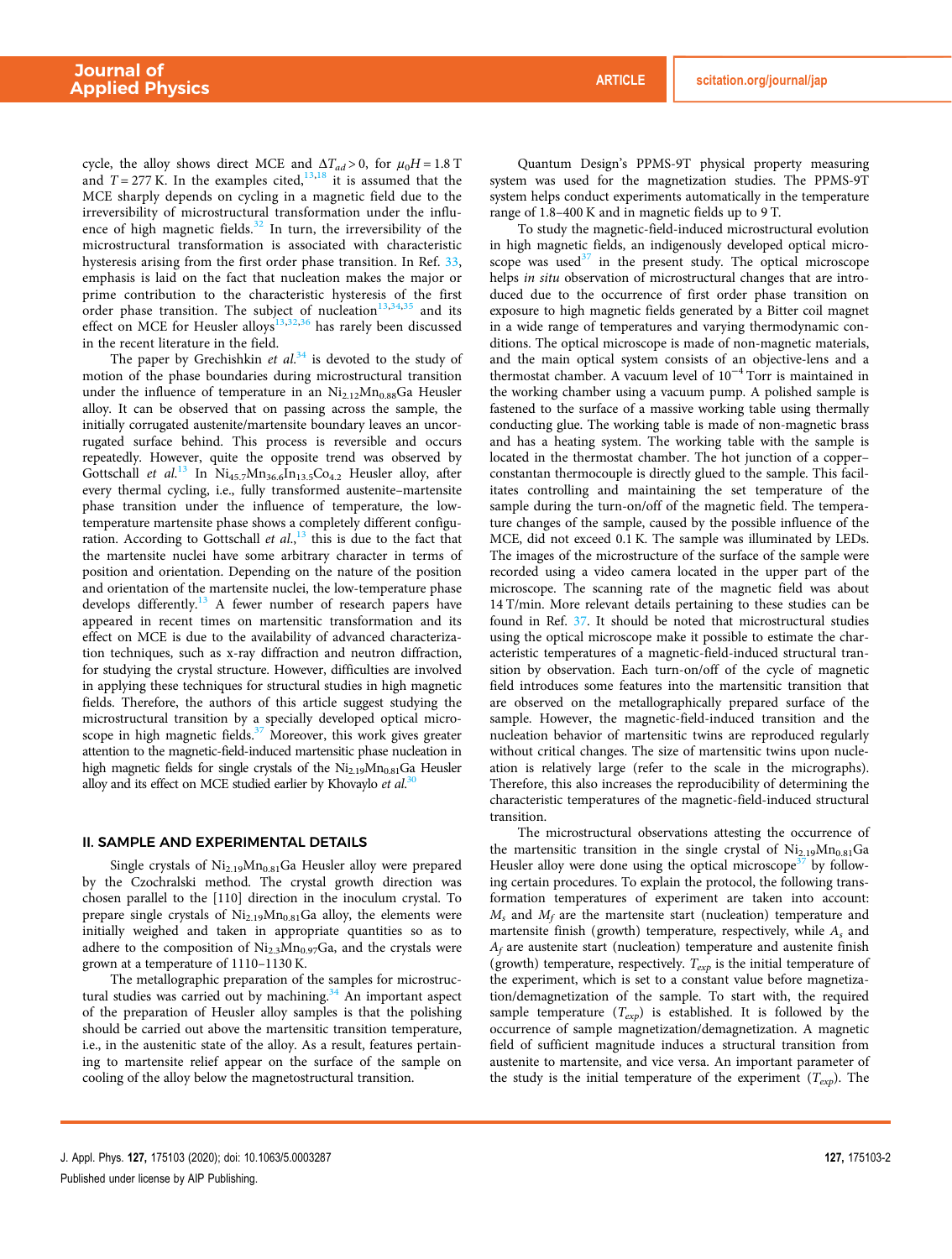larger the difference in temperature  $(T_{exp} - M_s)$ , the greater the magnetic field that is required so as to induce as well as complete the magnetostructural transition. Three conditions of the experiments are adopted in the work. These are cooling/heating without/ after thermal cycling. Cooling involves slow cooling of the sample to *Texp* after being heated to above *A<sup>f</sup>* . Heating involves gradual heating of the sample after having cooled it to below *M<sup>f</sup>* . The phrase "after thermal cycling" refers to the condition when subsequent *Texp* was followed by the additional step of heating to *A<sup>f</sup>* . The phrase "without thermal cycling" refers to the condition when each subsequent *Texp* was not accompanied by the additional step of heating to *A<sup>f</sup>* .

#### III. RESULTS AND DISCUSSION

A single crystal of  $Ni<sub>2.19</sub>Mn<sub>0.81</sub>Ga$  Heusler alloy exhibiting direct MCE in the magnetostuctural phase region was chosen as the material<sup>30</sup> for the study. This alloy belongs to the family of Ni<sub>2+*x*</sub>Mn<sub>1−*x*</sub>Ga Heusler alloys.<sup>38,39</sup> From the phase diagram of the  $Ni_{2+x}^{1-x}Mn_{1-x}Ga$  Heusler alloys,<sup>38</sup> it is found that two phase transition regions merged into one in the specific case of the  $Ni_{2.19}Mn_{0.81}Ga$  alloy. These two transitions involve a second order paramagnetic to ferromagnetic transition and a first order thermoelastic martensitic transformation from the high temperature austenitic phase (cubic) to the low temperature martensitic phase. To elaborate the phase transitions occurring at the characteristic transformation temperatures in the single crystal of  $Ni_{2.19}Mn_{0.81}Ga$ Heusler alloy and to demonstrate the behavior of thermal hysteresis in high magnetic fields, the variation of magnetization (*M*) in magnetic fields up to 7 T were determined  $[Fig. 1(a)]$  using a Quantum Design's PPMS-9T physical property measuring system. As can be seen from Fig. 1(a), the single crystal of  $Ni_{2.19}Mn_{0.81}Ga$  Heusler alloy undergoes a magnetostructural phase transition above room temperature.<sup>40</sup> The magnetization decreases sharply with increase in temperature, while at the same time, a microstructural transition occurs from martensite to austenite. On cooling, the magnetization increases sharply, and the microstructure changes from austenite to martensite.<sup>38,40</sup> An increase in the applied magnetic field causes a shift in the characteristic thermal hysteresis to the higher temperature region.<sup>40</sup> It should be noted that for the  $Ni_{2.19}Mn_{0.81}Ga$  alloy, the saturation magnetization of martensite (low temperature phase) is higher than that of austenite (high temperature phase). Therefore, at a constant temperature, near the phase transition region in the austenitic phase, applying a sufficiently high magnetic field causes the nucleation of martensite that is accompanied by the formation as well as the growth of martensitic twins.<sup>4</sup>

Using the linear extrapolation method for the intersection of extrapolations of the magnetization temperature dependence for corresponding structural phase [Fig.  $1(a)$ ], the characteristic temperatures of the magnetostructural transitions were determined [Fig.  $1(b)$ ]. Their values are estimated by linear fitting at different magnetic fields (0.3, 1, 2, 5, and 7 T). The characteristic temperatures determined at 0 T magnetic field are  $A_s = 320$  K,  $A_f = 325$  K,  $M_s$  = 318 K, and  $M_f$  = 313 K. The error on determining the characteristic temperatures of the magnetostructural transition at 0 T was calculated as the standard deviation for a linear fitting of these values in a magnetic field. Thus, the error on determining all the



FIG. 1. (a) Temperature dependence of magnetization of a single crystal Ni<sub>2.19</sub>Mn<sub>0.81</sub>Ga Heusler alloy in varying magnetic fields, i.e.,  $\mu_0$ H = 0.05 ... 7 T; (b) Phase diagram for a single crystal of  $N_{2.19}$ Mn<sub>0.81</sub>Ga Heusler alloy in magnetic fields up to 7 T, constructed on the  $M$  (T) curves basis ( $M_s$ —martensite start temperature;  $M_f$ —martensite finish temperature;  $A_s$ —austenite start temperature; and A<sub>t</sub>—austenite finish temperature; ΔM—the magnetization jump occurring during the magnetostructural transition).

characteristic temperatures of the magnetostructural transition is ±0.6 K. Also, the phase diagram for the single crystal of the Ni<sub>2.19</sub>Mn<sub>0.81</sub>Ga Heusler alloy was constructed up to a magnetic field of 7 T on the basis of the  $M(T)$  curves [Fig. 1(b)]. The sensitivity coefficient of the magnetostructural transition to the magnetic field was determined from the phase diagram, and it is found to be  $dT/\mu_0H = 0.7$  K/T. A positive value of the sensitivity coefficient for the magnetostructural transition is quite a characteristic of Heusler alloys and demonstrates direct MCE in the magnetostructural transition region. Figure 2 shows the results of studies on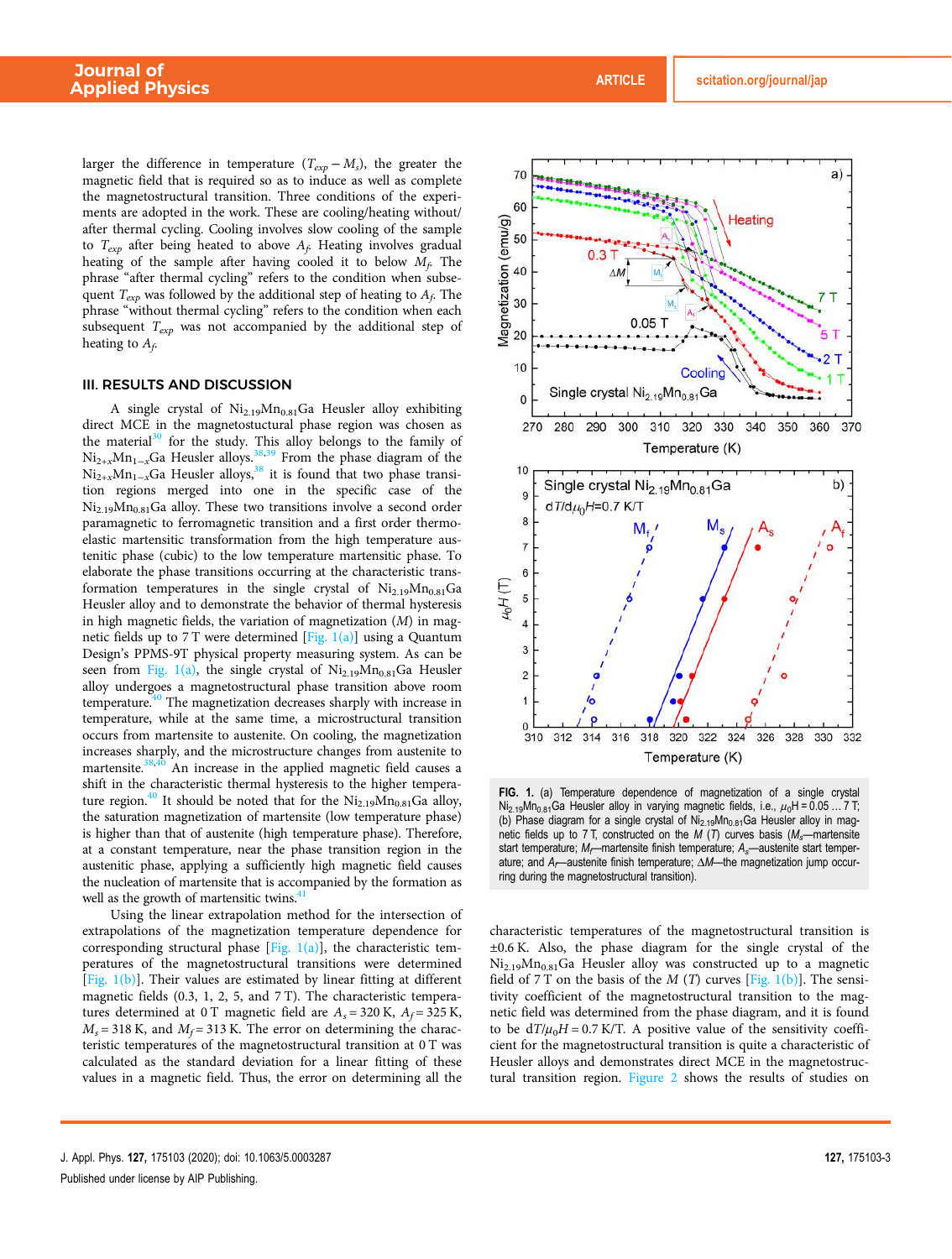



FIG. 2. Formation of martensite on application of magnetic fields up to 10 T in a single crystal Ni<sub>2.19</sub>Mn<sub>0.81</sub>Ga Heusler alloy on cooling without thermal cycling for different initial temperatures of experiment. Frame size is  $2 \times 2 \text{ mm}^2$ .

martensitic twins in a single crystal of  $Ni<sub>2.19</sub>Mn<sub>0.81</sub>Ga$  alloy exposed to magnetic fields up to 10 T on cooling without thermal cycling at different initial temperatures of the experiment (*Texp*). From Fig. 2, it is clear that higher the value of  $T_{exp}$  as compared to *M<sup>s</sup>* , the larger the magnetic field that should be applied to nucleate the martensitic phase. For example, at  $T_{exp} = 319$  K and  $\mu_0 H = 10$  T, the magnetic field that is applied is not high enough for the nucleation of martensite. At  $T_{exp} = 317$  K, martensite begins to nucleate when the magnetic field  $(\mu_0 H)$  is only 6 T. On cooling the sample to 314.5 K, the microstructure on the surface of the samples undergoes an abrupt change, which is quite a characteristic of magnetostructural transitions occurring in single crystals. However, when the temperature is 315 K, even a higher magnetic field (10 T) is not adequate to cause complete magnetostructural transition. As can be seen in Fig. 2, at  $T_{exp} = 314.5 \text{ K}$ , a major portion of the surface of the sample contains martensite. When the magnetic field is applied and the field strength is increased up to 10 T, it causes a slight increase in the volume fraction of martensite.

The results of the magnetic-field-induced microstructural transition studies carried out on single crystals of the  $Ni<sub>2.19</sub>Mn<sub>0.81</sub>Ga$ alloy in magnetic fields up to 10 T on cooling with thermal cycling are presented in Fig. 3. As can be seen in Fig. 3, for the nucleation of martensite, higher magnitudes of magnetic field are to be applied. For example, at  $T_{exp} = 316.5 \text{ K}$  and on cooling without thermal cycling, the martensitic phase nucleates at a magnetic field  $(\mu_0 H)$  of 6 T. But on cooling with thermal cycling in a magnetic field  $(\mu_0 H)$  of 6 T, the austenitic phase is still observed [Fig. 4 lines] (b) and (c)]. On the other hand, the nucleation of the martensitic phase occurs at a magnetic field  $(\mu_0 H)$  of 8 T only. This may be due to the fact that, for experiments that do not involve thermal cycling, after each cycle of the magnetic field, the surface contains residual martensite and structural flaws/discontinuities that are not visible to the naked eye. The presence of residual/retained martensite or structural discontinuities/defects promotes the growth of martensitic twins at lower magnetic fields in the subsequent magnetization/demagnetization cycles of the sample at the designed/ intended temperature. As for the residual martensite or structural inhomogeneities that cannot be identified on the surface, can be explained in the light of results discussed in Refs. 13 and 42–44. In these papers, the dependence of the volume fraction of austenite and martensite formed as a function of temperature or magnetic field in Heusler alloys of Ni–Mn–Ga and Ni–Mn–In–Co systems is shown. From Refs. 42–44, it follows that there are such variations when the proportion of one phase is more prevalent. However, a much smaller amount of another phase still remains in the sample. Also, the temperature dependence of the austenitic fraction of the  $Ni_{45.7}Mn_{36.6}In_{13.5}Co_{4.2}$  Heusler alloy was determined on the basis of the dependence of magnetization on temperature, *M*(*T*), and microstructural changes by microscopic observations.<sup>13</sup> It can be seen that the curves obtained by different methods have a nonessential difference in behavior. However, precisely such a nonessential difference indicates the existence of internal incomplete transformation from one phase to another. While such internal relaxation processes cannot be detected by optical microstructural examination, they can be unraveled by magnetic measurements.<sup>1</sup>

In addition, the obvious difference in the magnetostructural phase transition behavior exhibited by  $Ni<sub>2.19</sub>Mn<sub>0.81</sub>Ga$  single crystal alloy on thermal cycling is traced to the phase diagram  $(T-\mu_0H)$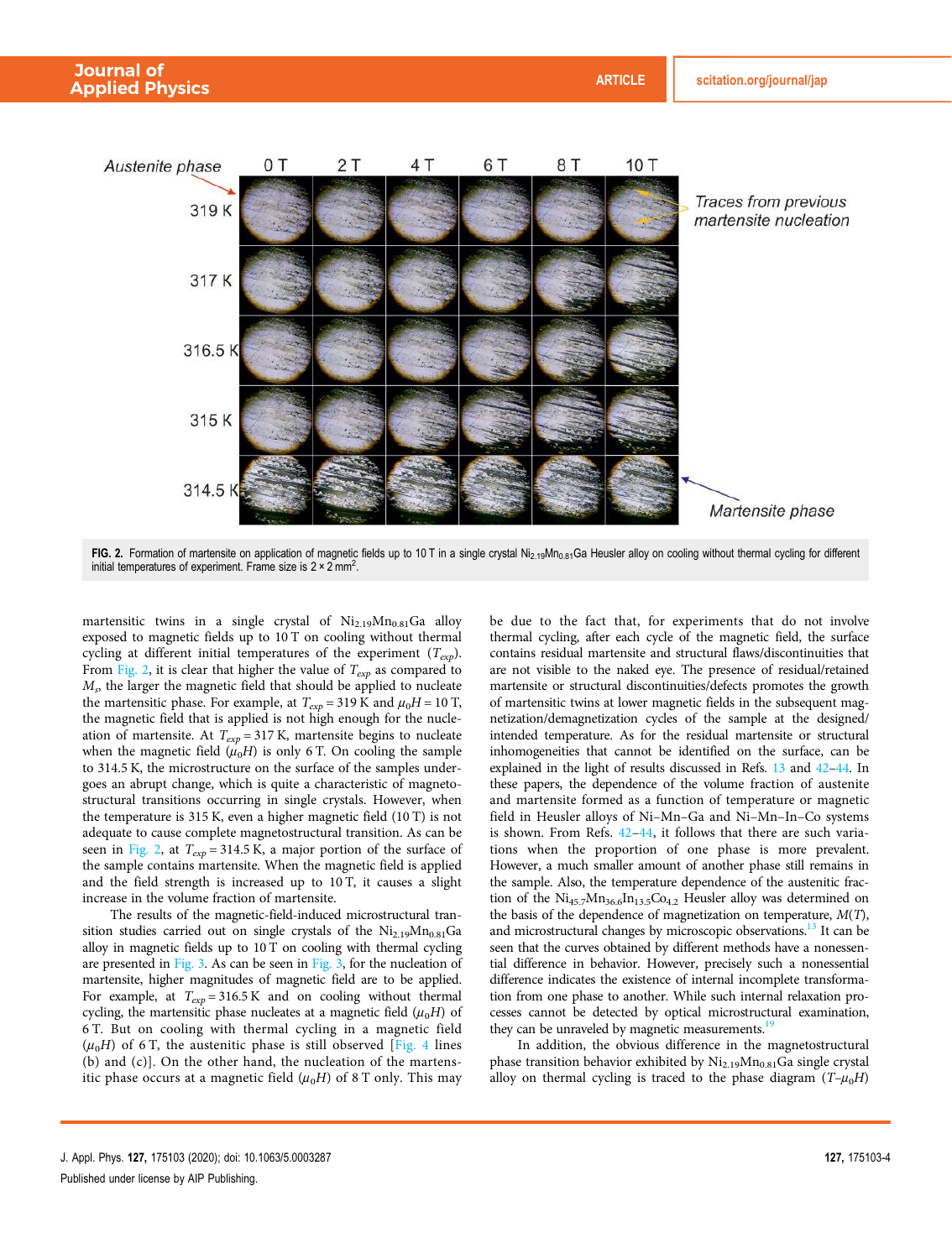



that is constructed based on the observation of the martensitic twins under the optical microscope on exposure to a magnetic field (Fig. 5). In the figure, the blue line represents the beginning of martensite nucleation on cooling without thermal cycling, while the green line represents the martensite nucleation on cooling after thermal cycling. As can be seen from the phase diagram  $(T-\mu_0H)$ for the single crystal  $\mathrm{Ni}_{2.19}\mathrm{Mn}_{0.81}\mathrm{Ga}$  alloy, the  $M_s$  line for the data representing the experimental condition "cooling after thermal cycling," is higher than that for "cooling without thermal cycling." In other words, after thermal cycling, the nucleation of martensite occurs in higher magnetic fields. However, the sensitivity coefficient of the phase transition remains the same. Thus, the absence of thermal cycling reduces the strength of the magnetic field required for nucleating martensite at the designed temperature. To explain why the transformation undergoes a magnetic field

with lower energy at the case of the presence of a residual lowtemperature phase (martensitic) and structural discontinuities, let us consider in detail the work of Shamberger and Ohuchi.<sup>45</sup> The thermodynamic behavior of the reversible martensitic phase transition by temperature cycling and partial martensite–austenite transformation of the  $Ni_{50.4}Mn_{34.0}Sn_{15.6}$  Heusler alloy in magnetic fields up to 9 T was studied by the researchers.<sup>45</sup> It was demonstrated that both temperature and magnetic field are equivalent driving forces for the phase transition and result in an equivalent hysteresis behavior linked through the magnetic Gibbs free energy. Similarly, in our study, the Ni–Mn–Sn alloy generates only a limited fraction of a new phase under application and removal of magnetic fields up of to 9 T. So, partial transition provides the generation of the amount of the new phase with a smaller field than demanded for the complete transition. The conclusion derived by the authors is



FIG. 4. Formation of martensite on application of magnetic fields up to  $10$  T in a single crystal Ni<sub>2.19</sub>Mn<sub>0.81</sub>Ga Heusler alloy at  $T = 316.5$  K during (a) heating after thermal cycling, (b) cooling without thermal cycling, and (c) cooling after thermal cycling. Frame size is  $2 \times 2$  mm<sup>2</sup>.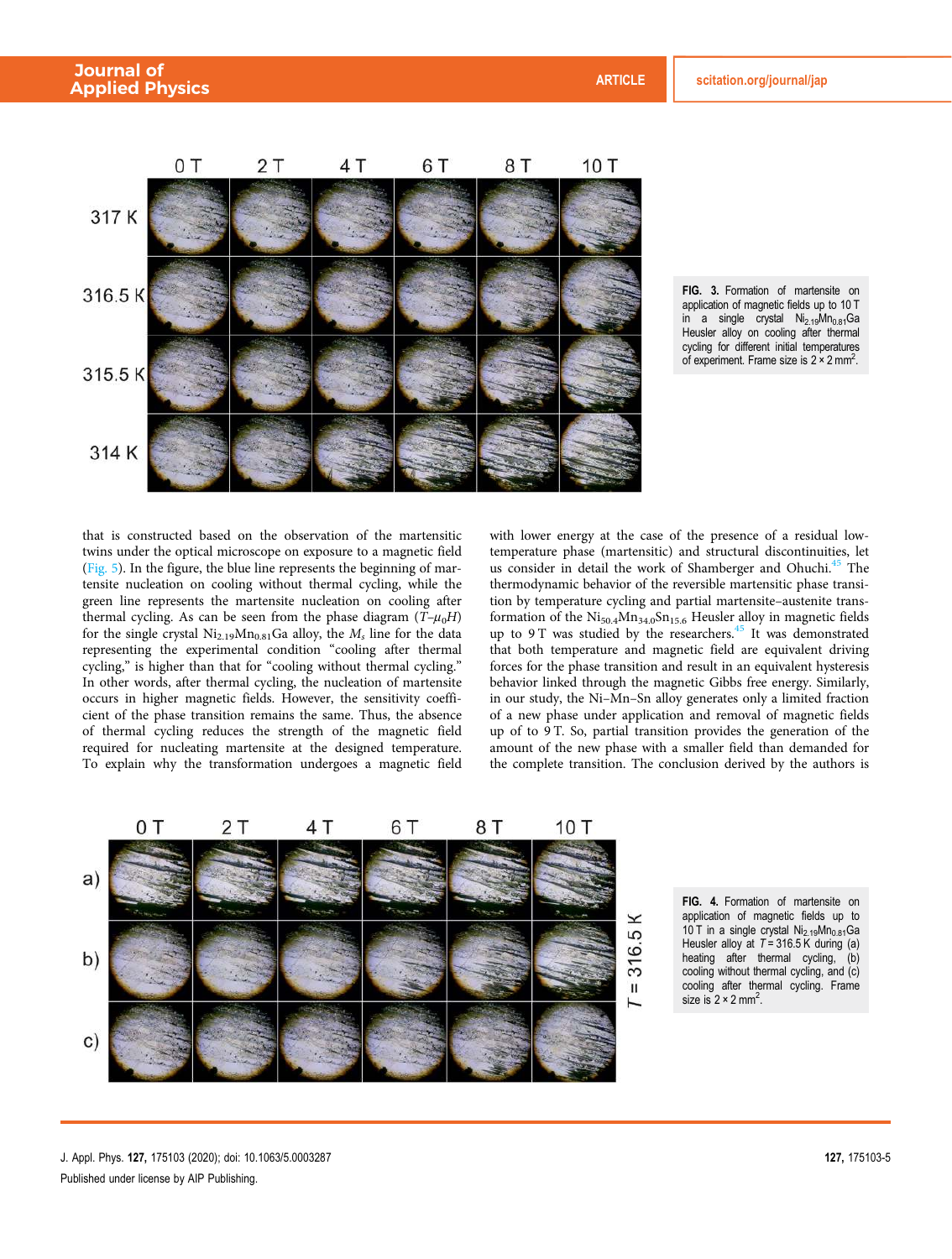

FIG. 5. Phase diagram  $(T-\mu_0H)$  for a single crystal  $Ni_{2.19}Mn_{0.81}Ga$  Heusler alloy for fields up to 10 T, both without and after thermal cycling.  $M_s$  is martensite start temperature.

still valid not only for the metamagnetic Ni–Mn–Sn alloy, in which martensite is nonmagnetic and austenite is ferromagnetic, but also for the Ni–Mn–Ga Heusler alloy studied in this work. Also direct microscopic observations in high magnetic fields undertaken in this study confirm the validity of thermodynamic treatment of the experiments performed in Ref. 45, which is done by the study of partial thermal hysteresis loops calculating mass fraction of the new phase obtained by magnetization measurement. As compared with a previous study, $45$  it is confirmed in the present study that both temperature and magnetic field are equivalent driving forces for the phase transition and result in a similar hysteresis behavior linked through the magnetic Gibbs free energy for the Ni–Mn–Ga Heusler alloys with different types of magnetostructural transition and direct magnetocaloric effect by microstructural observation.

In the case of the single crystal  $Ni<sub>2.19</sub>Mn<sub>0.81</sub>Ga$  Heusler alloy, the sensitivity coefficient (*k*) of the magnetostructural transition to the magnetic field, as determined from the optical microscopic examinations, is 0.5 K/T, which slightly differs from the result  $(k = 0.7 K/T)$  obtained from magnetic measurements. This may be attributed to the fact that while measuring magnetization, only the magnetic moment of the total sample is investigated.<sup>13</sup> On the other hand, only the surface is studied under optical microscopic examinations. Also, such a difference of the coefficients can be related to the kinetic effects observed in the region of the first order magnetostructural transition, since the magnetic field develops relatively quickly (about 14 T/min) in Bitter coil magnets. The sensitivity coefficient (*k*) of the martensitic transition to a magnetic field for a polycrystalline  $Ni<sub>2.19</sub>Mn<sub>0.81</sub>Ga$  alloy is found to be 1 K/T as reported in the relevant literature.<sup>30,40</sup> Accordingly, the magnetostructural transition of a polycrystalline alloy is more sensitive to the magnetic field as compared with the single crystal alloy. The following is an explanation for the difference in behavior that is observed between single crystal and polycrystalline samples for an alloy of the same composition. The  $Ni<sub>2.19</sub>Mn<sub>0.81</sub>Ga$  alloy in the polycrystalline form has a larger number of crystal defects (for example, grain boundaries) as compared to that in the single crystal form. A polycrystalline sample will, therefore, have a large number of nuclei to form martensite, which, in turn, will lead to a higher sensitivity for the magnetostructural transition to the magnetic field unlike in the case of a single crystal sample.<sup>46</sup> Moreover, the presumption that the larger the number of possible nucleation centers/sites for the formation of martensite, the higher is the sensitivity of the magnetostructural transition to the magnetic field. This is confirmed by the difference observed in the magnetostructural transition under the influence of a magnetic field in the presence/absence of thermal cycling for a single crystal  $Ni<sub>2.19</sub>Mn<sub>0.81</sub>Ga$  alloy. In the absence of thermal cycling, during the subsequent magnetic induction of martensite after the first cycle of turning on and off of the magnetic field, the alloy already has a residual phase/structural discontinuity, which will act as the nucleation site for the low-temperature phase during subsequent application of the field.

The magnetic-field-induced structure of the single crystal of  $Ni_{2.19}Mn_{0.81}Ga$  Heusler alloy under the influence of a magnetic field was studied upon heating and cooling after thermal cycling at different initial temperatures of experiment (*Texp*) also. In Fig. 4(a), results of experiments conducted in magnetic field up to 12 T and at  $T_{exp}$  = 316.5 K during heating and after thermal cycling are presented. At  $T_{exp}$  = 316.5 K, a significant part of the sample surface is occupied by the martensite phase, and further increase in the field causes an increase of martensite fraction. When comparing results at  $T_{exp}$  = 316.5 K obtained during heating and cooling [Figs. 4(a) and  $4(b)$ ], one can clearly see the difference in phase fractions for the same magnetic field. This is explained by the presence of a hysteresis of the magnetostructural transition in a single crystal  $Ni_{2.19}Mn_{0.81}Ga$  Heusler alloy with a first order phase transition. A similar difference of the magnetic-field-induced structural transition behavior on heating, cooling, and partial temperature cycle modes is discussed in Refs. 44 and 47. Konoplyuk *et al.* studied a Ni<sub>51.9</sub>Mn<sub>27</sub>Ga<sub>21.1</sub> Heusler alloy, which is closer to the composition of the alloy from the present work. A characteristic feature of the  $Ni_{51.9}Mn_{27}Ga_{21.1}$  Heusler alloy is the presence of two different martensitic structures. For the  $Ni_{51.9}Mn_{27}Ga_{21.1}$  alloy, the seven-layered modulated (14*M*) martensite and the non-modulated (2*M*) one were found to form on cooling from austenitic phase, while on heating from room temperature, practically a single 2*M* phase is observed. The influence of the two different martensitic structures is clearly shown in the temperature dependence of the magnetic susceptibility  $\gamma(T)$  during cooling, heating, and a partial temperature cycle.<sup>44</sup> In each case,  $\chi(T)$  has a different behavior. A similar differently behavior of the magnetic-field-induced martensitic transition is observed in this work under different external experimental conditions.

The behavior of magnetic-field-induced microstructural transition, of a  $Ni<sub>2.19</sub>Mn<sub>0.81</sub>Ga$  single crystal, that does not involve any thermal cycling and the conclusion drawn from additional sites for nucleation of martensite, can directly affect the magnetocaloric effect in the magnetostructural transition region. The value of total isothermal entropy change (Δ*S<sup>t</sup>* ) at magnetostructural transition was estimated based on the magnetization [*M*(*T*)] data obtained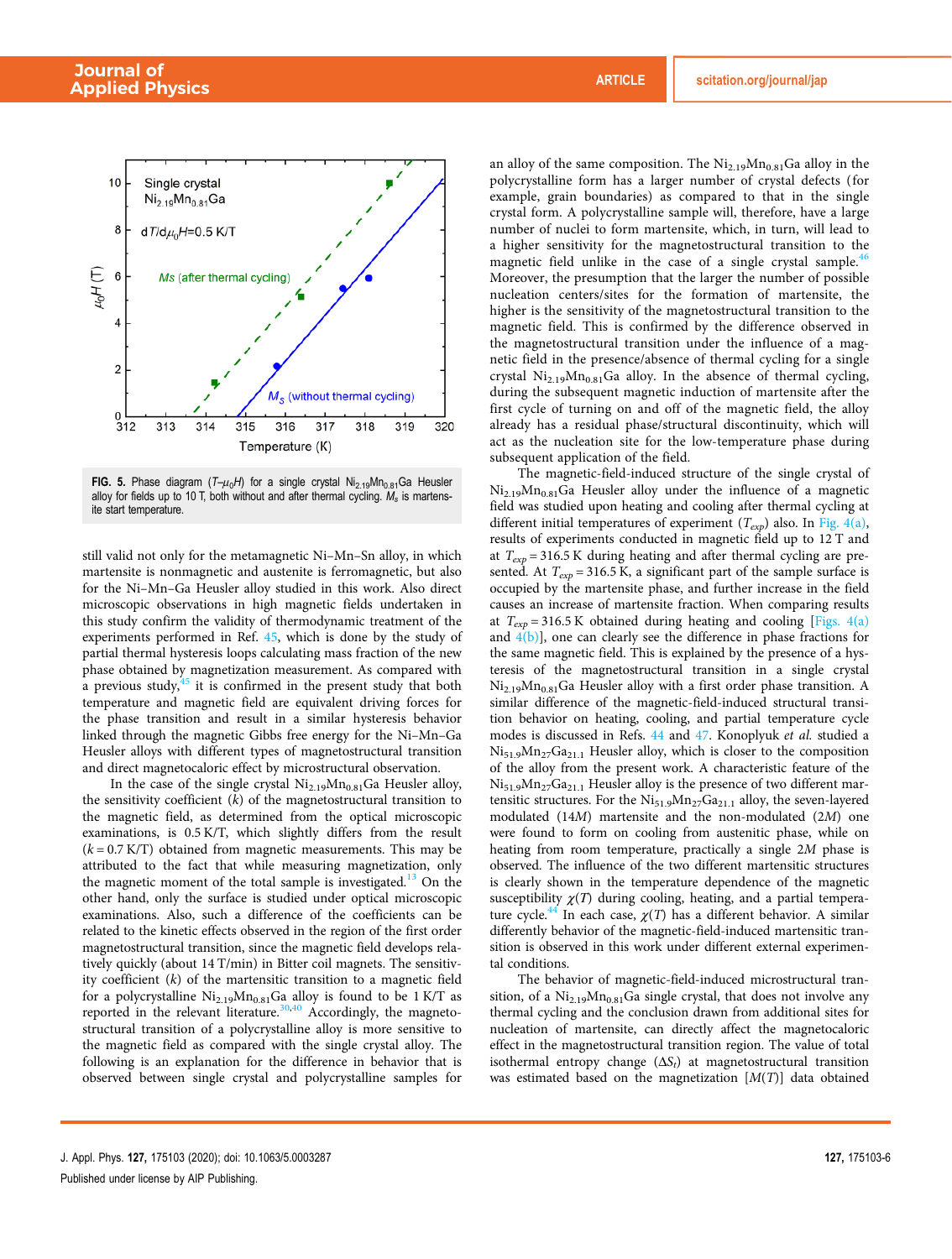and the phase diagram  $(T-\mu_0H)$  constructed. The calculation of  $\Delta S_t$ was carried out using the Clausius–Clapeyron equation:

$$
\frac{dT}{\mu_0 dH} = -\frac{\Delta M}{\Delta S_t},\tag{1}
$$

where  $\frac{dT}{\mu_0 dH}$  refers to the sensitivity of the magnetostructural transition and Δ*M* the magnetization jump occurring during the magnetostructural transition. To calculate the total entropy change  $\Delta S_t$ , the sensitivity coefficient,  $dT/d\mu_0H = 0.7$  K/T, obtained from the magnetization measurements, was used [Fig.  $1(a)$ ]. The jump Δ*M* was taken as the difference in magnetization at *M<sup>s</sup>* and *M<sup>f</sup>* temperatures  $[Fig, 1(a)]$ . The characteristic transition temperatures were determined from the intersections of extrapolations of the magnetization temperature dependence for the corresponding structural phase.

Also, the calculation of the isothermal entropy change  $\Delta S_T$ was carried out using the magnetization measurements from Fig. 1(a) and the Maxwell equation,

$$
\Delta S_T = \mu_0 \int_0^H \left(\frac{\partial M}{\partial T}\right) dH,\tag{2}
$$

where *M* is the magnetization, *H* is the magnetic field, and *T* is the temperature. Equations  $(1)$  and  $(2)$  allow one to determine the value for a specific magnetic field *H*, while Eq. (1) gives the maximum value of the entropy change caused by the magnetostructural transition. As can be seen from Fig. 6, the  $\Delta S_T$  value obtained from  $(2)$  is much smaller than that obtained from  $(1)$ , even at a maximum magnetic field of 7 T. The main reason for this



FIG. 6. Temperature dependence of the isothermal entropy change  $(\Delta S_T)$  for a single crystal of  $\text{Ni}_{2.19}\text{Mn}_{0.81}\text{Ga}$  Heusler alloy for magnetic fields of 1, 2, 5, and 7 T, respectively. The dark line indicates the plot for total entropy change  $(\Delta S_i)$ at magnetostructural transition obtained based on the Clausius–Clapeyron equation.

difference is that the magnetostructural transition terminates at higher magnetic fields.

Thus, as can be seen from Fig. 6, the maximum value for the isothermal entropy change as calculated from the equation is  $\Delta S_t = 25.6$  J/(kg K). As can be observed from the martensitic twins formed, the presence or absence of thermal cycling does not affect the sensitivity ( $k \approx 0.5$  K/T, Fig. 5) of the magnetostructural transition to the magnetic field. Correspondingly, an MCE decrease with sequential sample cycling in a magnetic field, as previously observed in Ref. 30 for a polycrystalline  $Ni<sub>2.19</sub>Mn<sub>0.81</sub>Ga$  alloy in the magnetostructural transition region, can be associated with a decrease in magnetization jump (Δ*M*). In turn, the magnetization jump decreases due to the presence of residual martensite after the first magnetic field turn-on. Subsequent magnetic field turn-on increases the volume fraction of residual martensite only, i.e., with each subsequent cycle, the transition from austenite to martensite occurs in increasingly smaller volumes. This leads to a decrease of the MCE during sequential cycling in a magnetic field.

#### IV. CONCLUSIONS

The thermoelastic martensitic transition in the single crystal  $Ni<sub>2.19</sub>Mn<sub>0.81</sub>Ga Heusler alloy under the influence of high magnetic$ fields up to 10 T under isothermal conditions was studied using an indigenously developed optical microscope. A phase diagram  $(T-\mu_0H)$  between the magnetic field and temperature was constructed up to a field of 10 T based on the microstructural observations of the alloy studied. It is shown that the dependence of the first order phase transition characteristic temperatures on the magnetic fields of up to 10 T shows a linear relationship with a corresponding slope coefficient of 0.5 K/T. It is also established that the absence of thermal cycling reduces the magnitude of magnetic field that is required to cause nucleation of martensite since the residual martensite acts as an additional nucleating point for the formation of martensite. The main reason for the decrease of the MCE in the magnetostructural transition region during sequential cycling in a magnetic field is the decrease in magnetization jump caused by residual martensite, which is formed as a result of the first magnetization. Subsequent turning-on of the magnetic field causes an increase in the volume fraction of residual martensite, i.e., with each subsequent cycle, the transition from austenite to martensite occurs in increasingly smaller volumes.

#### ACKNOWLEDGMENTS

The work was carried out within the framework of state task, President of Russian Federation (Grant No. MK-355.2020.2), and was partially supported by the Russian Foundation for Basic Research (Project No. 20-58-54006). One of the authors (V.K.), gratefully acknowledges partial support by Act 211 Government of the Russian Federation (Contract No. 02.A03.21.0011).

#### REFERENCES

<sup>1</sup>J. Lyubina, "Magnetocaloric materials for energy efficient cooling," J. Phys. D Appl. Phys. 50, 053002 (2017).

<sup>2</sup>L. Li and M. Yan, "Recent progresses in exploring the rare earth based intermetallic compounds for cryogenic magnetic refrigeration," J. Alloys Compd. 823, 153810 (2020).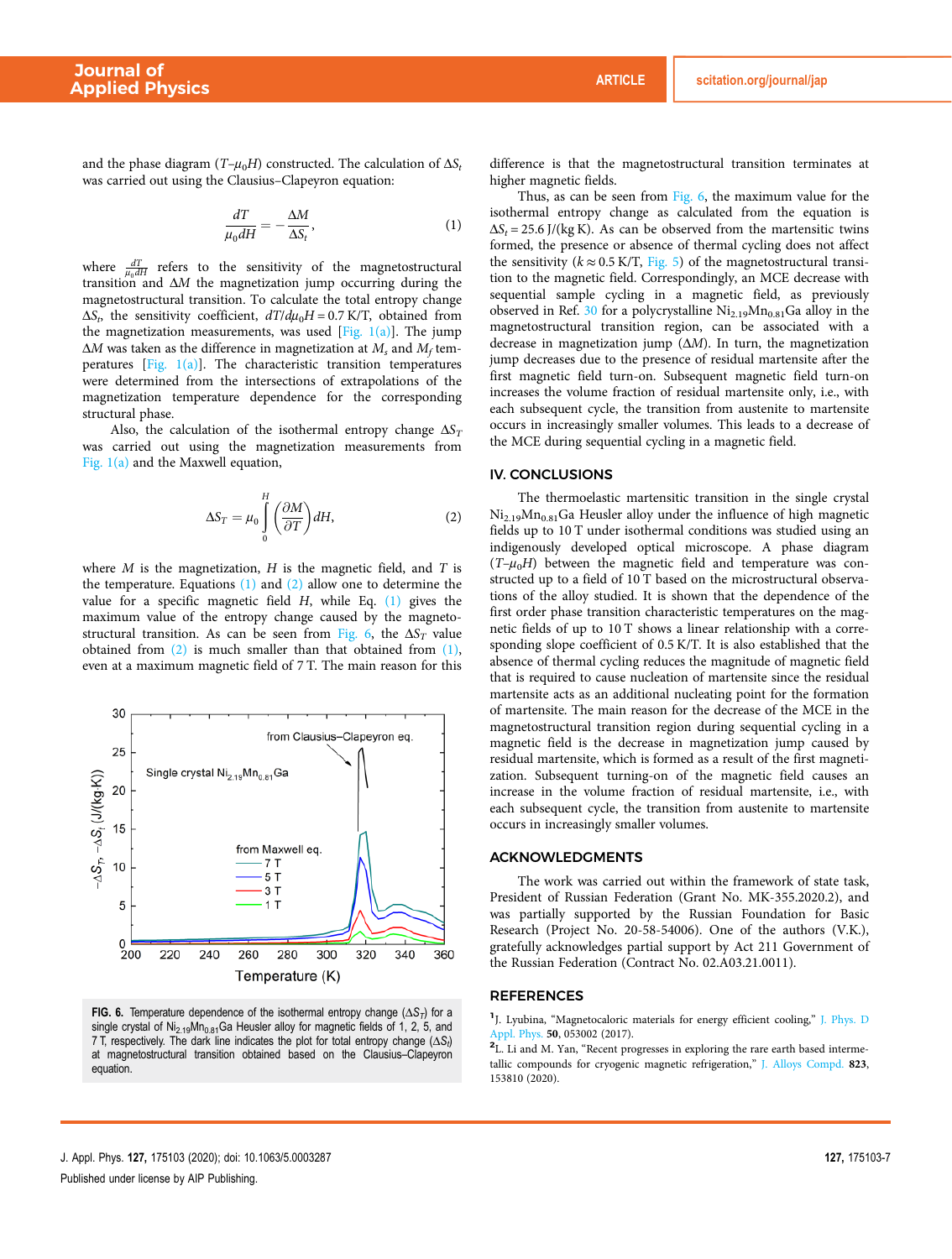<sup>3</sup>T. Kihara, X. Xu, W. Ito, R. Kainuma, and M. Tokunaga, "Direct measurements of inverse magnetocaloric effects in metamagnetic shape-memory alloy NiCoMnIn," Phys. Rev. B 90, 214409 (2014).

<sup>4</sup>M. Ghorbani Zavareh, C. Salazar Mej, A. K. Nayak, Y. Skourski, J. Wosnitza, C. Felser, and M. Nicklas, "Direct measurements of the magnetocaloric effect in pulsed magnetic fields: The example of the Heusler alloy Ni<sub>50</sub>Mn<sub>35</sub>In<sub>15</sub>," Appl. hys. Lett. 106, 071904 (2015).

5 T. Gottschall, K. P. Skokov, F. Scheibel, M. Acet, M. Ghorbani Zavareh, Y. Skourski, J. Wosnitza, M. Farle, and O. Gutfleisch, "Dynamical effects of the martensitic transition in magnetocaloric Heusler alloys from direct  $\Delta T_{ad}$  measurements under different magnetic-field-sweep rates," Phys. Rev. Appl. 5, 024013 (2016).

6 S. Pandey, Y. Koshkid'ko, I. Dubenko, J. Cwik, A. Aryal, A. Granovsky, E. Lahderanta, S. Stadler, and N. Ali, "Adiabatic temperature changes at structural and magnetic phase transitions in  $Ni<sub>45</sub>Mn<sub>43</sub>CoSn<sub>11</sub>$  at high magnetic fields," IEEE Trans. Magn. 55, 2500604 (2019).

<sup>7</sup>A. Aryal, Y. Koshkid'ko, I. Dubenko, C. F. Sánchez-Valdés, J. L. Sánchez Llamazares, E. Lähderanta, S. Pandey, A. Granovsky, J. Cwik, S. Stadler, and N. Ali, "Direct and indirect measurements of the magnetic and magnetocaloric properties of  $\mathrm{Ni_{0.895}Cr_{0.105}MnGe_{1.05}}$  melt-spun ribbons in high magnetic fields," J. Magn. Magn. Mater. 488, 165359 (2019).

8 S. Taskaev, K. Skokov, D. Karpenkov, V. Khovaylo, M. Ulyanov, D. Bataev, A. Dyakonov, A. Fazlitdinova, and O. Gutfleisch, "The effect of plastic deformation on magnetic and magnetocaloric properties of Gd-B alloys," J. Magn. Magn. Mater. 442, 360–363 (2017).

<sup>9</sup>A. B. Batdalov, A. G. Gamzatov, A. M. Aliev, N. Abdulkadirova, P. D. H. Yen, T. D. Thanh, N. T. Dung, and S.-C. Yu, "Magnetocaloric properties in the  $Pr_{0.7}Sr_{0.3-x}Ca_xMnO_3$ : Direct and indirect estimations from thermal diffusivity data," J. Alloys Compd. 782, 729–734 (2019).

<sup>10</sup>T. Kihara, X. Xu, W. Ito, R. Kainuma, Y. Adachi, T. Kanomata, and M. Tokunaga, in *Shape Memory Alloys: Fundamentals and Applications. Magnetocaloric Effects in Metamagnetic Shape Memory Alloys*, edited by F. Ebrahimi (Intech Open Limited, 2017), Chap. 3, pp. 60–79.

<sup>11</sup>T. Gottschall, K. P. Skokov, D. Benke, E. G. Markus, and O. Gutfleisch, "Contradictory role of the magnetic contribution in inverse magnetocaloric Heusler materials," Phys. Rev. B 93, 184431 (2016).

<sup>12</sup>V. V. Khovailo, K. Oikawa, T. Abe, and T. Takagi, "Entropy change at the martensitic transformation in ferromagnetic shape memory alloys  $Ni_{2+x}Mn_{1-x}Ga$ ," J. Appl. Phys. 9, 8483–8485 (2003).

<sup>13</sup>T. Gottschall, K. P. Skokov, B. Frincu, and O. Gutfleisch, "Large reversible magnetocaloric effect in Ni-Mn-In-Co," Appl. Phys. Lett. 106, 021901 (2015).

<sup>14</sup>S. Taskaev, K. Skokov, D. Karpenkov, V. Khovaylo, M. Ulyanov, D. Bataev, A. Dyakonov, and O. Gutfleisch, "Influence of severe plastic deformation on magnetocaloric effect of dysprosium," J. Magn. Magn. Mater. 479, 307–311 (2019).

<sup>15</sup>S. Taskaev, K. Skokov, V. Khovaylo, M. Ulyanov, D. Bataev, D. Karpenkov, I. Radulov, A. Dyakonov, and O. Gutfleisch, "Magnetocaloric effect in cold rolled foils of  $Gd_{100-x}$ In<sub>x</sub> (x=0, 1, 3)," J. Magn. Magn. Mater. 459, 46-48 (2018).

<sup>16</sup>S. Taskaev, V. Khovaylo, D. Karpenkov, I. Radulov, M. Ulyanov, D. Bataev, A. Dyakonov, D. Gunderov, K. Skokov, and O. Gutfleisch, "Plastically deformed Gd-X (X=Y, In, Zr, Ga, B) solid solutions for magnetocaloric regenerator of parallel plate geometry," J. Alloys Compd. 754, 207-214 (2018).

<sup>17</sup>A. G. Gamzatov, A. M. Aliev, P. D. H. Yen, K. X. Hau, K. E. Kamaludinova, T. D. Thanh, N. T. Dung, and S.-C. Yu, "Magnetocaloric effect in La<sub>0.7-x</sub>Pr<sub>x</sub>Sr<sub>0.3</sub>MnO<sub>3</sub> manganites: Direct and indirect measurements," J. Magn. Magn. Mater. 474, 477–481 (2019).

<sup>18</sup>A. G. Gamzatov, A. M. Aliev, A. Ghotbi Varzaneh, P. Kameli, I. A. Sarsari, and S. C. Yu, "Inverse-direct magnetocaloric effect crossover in Ni<sub>47</sub>Mn<sub>40</sub>Sn<sub>12.5</sub>Cu<sub>0.5</sub> Heusler alloy in cyclic magnetic fields," Appl. Phys. Lett. 113, 172406 (2018).

<sup>19</sup>Y. Koshkid'ko, S. Pandey, J. Cwik, I. Dubenko, A. Aryal, A. Granovsky, D. Szymanski, S. Stadler, E. Lähderanta, and N. Ali, "Relaxation phenomena in adiabatic temperature changes near magnetostructural transitions in Heusler alloys," J. Alloys Compd. 821, 153402 (2020).

<sup>20</sup>Y. Koshkid'ko, S. Pandey, A. Quetz, A. Aryal, I. Dubenko, J. Cwik, E. Dilmieva, A. Granovsky, E. Lähderanta, S. Stadler, and N. Ali, "Kinetic effects in the magnetic and magnetocaloric properties of metamagnetic Ni50Mn35In14.25B0.75," J. Magn. Magn. Mater. 459, 98–101 (2018).

<sup>21</sup>E. T. Dilmieva, Y. S. Koshkid'ko, A. P. Kamantsev, V. V. Koledov, A. V. Mashirov, V. G. Shavrov, V. V. Khovaylo, M. V. Lyange, J. Cwik, L. Gonzalez-Legarreta, and H. Blanca Grande, "Research of magnetocaloric effect of Ni-Mn-In-Co Heusler alloys by the direct methods in magnetic fields up to 14 T," IEEE Trans. Magn. 53, 11 (2017).

<sup>22</sup>J. Ćwik, Y. Koshkid'ko, N. A. de Oliveira, K. Nenkov, A. Hackemer, E. Dilmieva, N. Kolchugina, S. Nikitin, and K. Rogacki, "Magnetocaloric effect in Laves-phase rare-earth compounds with the second-order magnetic phase transition: Estimation of the high-field properties," Acta Mater. 133, 230–239 (2017).

<sup>23</sup>A. P. Kamantsev, V. V. Koledov, A. V. Mashirov, E. T. Dilmieva, V. G. Shavrov, J. Cwik, and I. S. Tereshina, "Direct measurement of magnetocaloric effect in metamagnetic Ni<sub>43</sub>Mn<sub>37.9</sub>In<sub>12.1</sub>Co<sub>7</sub> Heusler alloy," Bull. Russ. Acad. Sci. Phys. 78, 936–938 (2014).

<sup>24</sup>A. P. Kamantsev, V. V. Koledov, A. V. Mashirov, E. T. Dilmieva, V. G. Shavrov, J. Cwik, A. S. Los, V. I. Nizhankovskii, K. Rogacki, I. S. Tereshina, Y. S. Koshkid'ko, M. V. Lyange, V. V. Khovaylo, and P. Ari-Gur, "Magnetocaloric and thermomagnetic properties of  $\mathrm{Ni_{2.18}Mn_{0.82}Ga}$  Heusler alloy in high magnetic fields up to 140 kOe," J. Appl. Phys. 117, 163903 (2015).

<sup>25</sup>I. D. Rodionov, Y. S. Koshkid'ko, J. Cwik, A. Quetz, S. Pandey, A. Aryal, I. S. Dubenko, S. Stadler, N. Ali, I. S. Titov, M. Blinov, M. V. Prudnikova, V. N. Prudnikov, E. Lähderanta, and A. B. Granovskii, "Magnetocaloric effect in Ni<sub>50</sub>Mn<sub>35</sub>In<sub>15</sub> Heusler alloy in low and high magnetic fields," JETP Lett. 101, 385–389 (2015).

<sup>26</sup>Y. Koshkid'ko, S. Pandey, A. Quetz, A. Aryal, I. Dubenko, J. Cwik, E. Dilmieva, A. Granovsky, E. Lahderanta, A. Zhukov, S. Stadler, and N. Ali, "Inverse magnetocaloric effects in metamagnetic Ni-Mn-In-based alloys in high magnetic fields," J. Alloys Compd. 695, 3348–3352 (2017).

<sup>27</sup>A. Quetz, Y. S. Koshkid'ko, I. Titov, I. Rodionov, S. Pandey, A. Aryal, P. J. Ibarra-Gaytan, V. Prudnikov, A. Granovsky, I. Dubenko, T. Samanta, J. Cwik, J. L. S. Llamazares, S. Stadler, E. Lähderanta, and N. Ali, "Giant reversible inverse magnetocaloric effects in Ni<sub>50</sub>Mn<sub>35</sub>In<sub>15</sub> Heusler alloys," J. Alloys Compd. 683, 139–142 (2016).

<sup>28</sup>Y. S. Koshkid'ko, E. T. Dilmieva, J. Ćwik, A. P. Kamantsev, V. V. Khovaylo, V. V. Koledov, V. S. Kraposhin, A. V. Mashirov, and V. G. Shavrov, "Direct in-situ study of magnetocaloric effect and martensitic twins structure of Ni-Mn-Ga Heusler alloy in high magnetic fields up to 14 T," in *Refrigeration Science and Technology Proceedings* (International Institute of Refrigeration, 2016), pp. 206–209. <sup>29</sup>A. P. Kamantsev, A. A. Amirov, Y. S. Koshkid'ko, C. Salazar Mejía, A. V. Mashirov, A. M. Aliev, V. V. Koledov, and V. G. Shavrov, "Magnetocaloric effect in alloy  $Fe_{49}Rh_{51}$  in pulsed magnetic fields up to 50 T," Phys. Solid State 62, 160–163 (2020).

<sup>30</sup>V. V. Khovaylo, K. P. Skokov, Y. S. Koshkid'Ko, V. V. Koledov, V. G. Shavrov, V. D. Buchelnikov, S. V. Taskaev, H. Miki, T. Takagi, and A. N. Vasiliev, "Adiabatic temperature change at first-order magnetic phase transitions:  $Ni_{2.19}Mn_{0.81}Ga$  as a case study," Phys. Rev. B 78, 060403 (2008).

<sup>31</sup>A. M. Aliev, A. B. Batdalov, L. N. Khanov, V. V. Koledov, V. G. Shavrov, I. S. Tereshina, and S. V. Taskaev, "Magnetocaloric effect in some magnetic materials in alternating magnetic fields up to 22 Hz," J. Alloys Compd. 676, 601–605 (2016).

<sup>32</sup>T. Kihara, I. Katakura, M. Tokunaga, A. Matsuo, K. Kawaguchi, A. Kondo, K. Kindo, W. Ito, X. Xu, and R. Kainuma, "Optical imaging and magnetocaloric effect measurements in pulsed high magnetic fields and their application to Ni– Co–Mn–In Heusler alloy," J. Alloys Compd. 577, S722–S725 (2013).

<sup>33</sup>S. Schwabe, B. Schleicher, R. Niemann, R. Hühne, P. Walter, K. Nielsch, A. Waske, and S. Fähler, "Probing the martensitic microstructure of magnetocaloric Heusler films by synchrotron diffraction," Energy Technol. 6, 1453–1462 (2018).